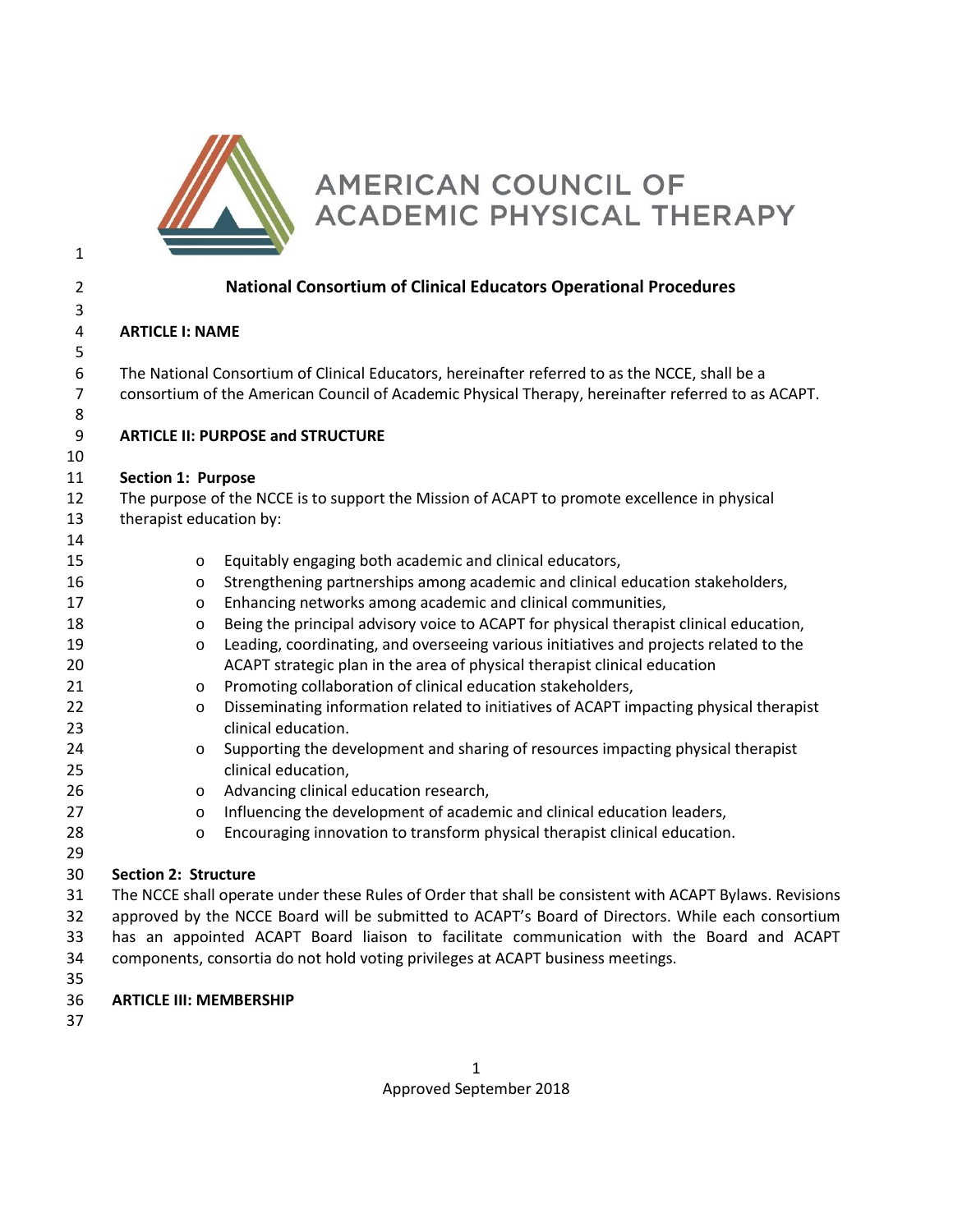- **Section 1**: An "Institutional Pair" from each ACAPT member institution representing one academic partner and one clinical partner will make up the membership of the NCCE.
- **Section 2**: The academic partner will be one representative from the ACAPT institution. The academic partner should be directly involved with the institution's clinical education program. The academic
- institution representative is responsible for registering its Institutional Pair and for maintaining the
- currency of this information.
- 
- **Section 3:** The clinical partner will be one representative from the ACAPT institution who serves as Site
- Coordinator of Clinical Education (SCCE), Clinical Instructor (CI), and/or Clinical Administrator/Manager (CAM). The clinical partner should be directly involved with the institution's clinical education program.
- 
- **Section 4:** Both partners of the Institutional Pair will be members of the American Physical Therapy Association, hereinafter referred to as APTA.
- 
- **Section 5:** NCCE Institutional Pair members are invited to attend NCCE meetings. The institutional pair holds voting privileges and the pair is able to cast a single vote in NCCE elections, during NCCE business meetings, and at times outside of this routine business. Individuals, other than the NCCE Institutional Pair, are encouraged to attend NCCE business meetings, contribute to the conversation, and provide feedback but do not hold voting privileges.
- 

# **Article IV: GOVERNANCE**

# **Section 1: Composition**

- The NCCE is governed by individuals elected by the NCCE membership to the following positions:
- A. Chair
- B. Vice-Chair
- C. Secretary
- D. Nominating Committee three members
- E. Directors at Large (DAL) nine members; a minimum of four academic members and four clinical members; the ninth DAL will be either an academic or clinical member, depending upon the current make up of officers in a given year.
- The members of the NCCE Board include the Chair, Vice-Chair, Secretary, Chair of the Nominating Committee, and DALs.
- 

# **Section 2: Tenure and Vacancies**

- A. The Chair, Vice-Chair, Secretary, and DAL shall serve three-year terms or until their successors are elected.
- B. The Nominating Committee members shall serve a three-year term or until their successors are elected.
- C. Officers shall assume their positions at the end of the annual NCCE Business Meeting in the year in which they are elected.
- D. No person shall serve more than two complete consecutive terms as an officer in the NCCE.

## Approved September 2018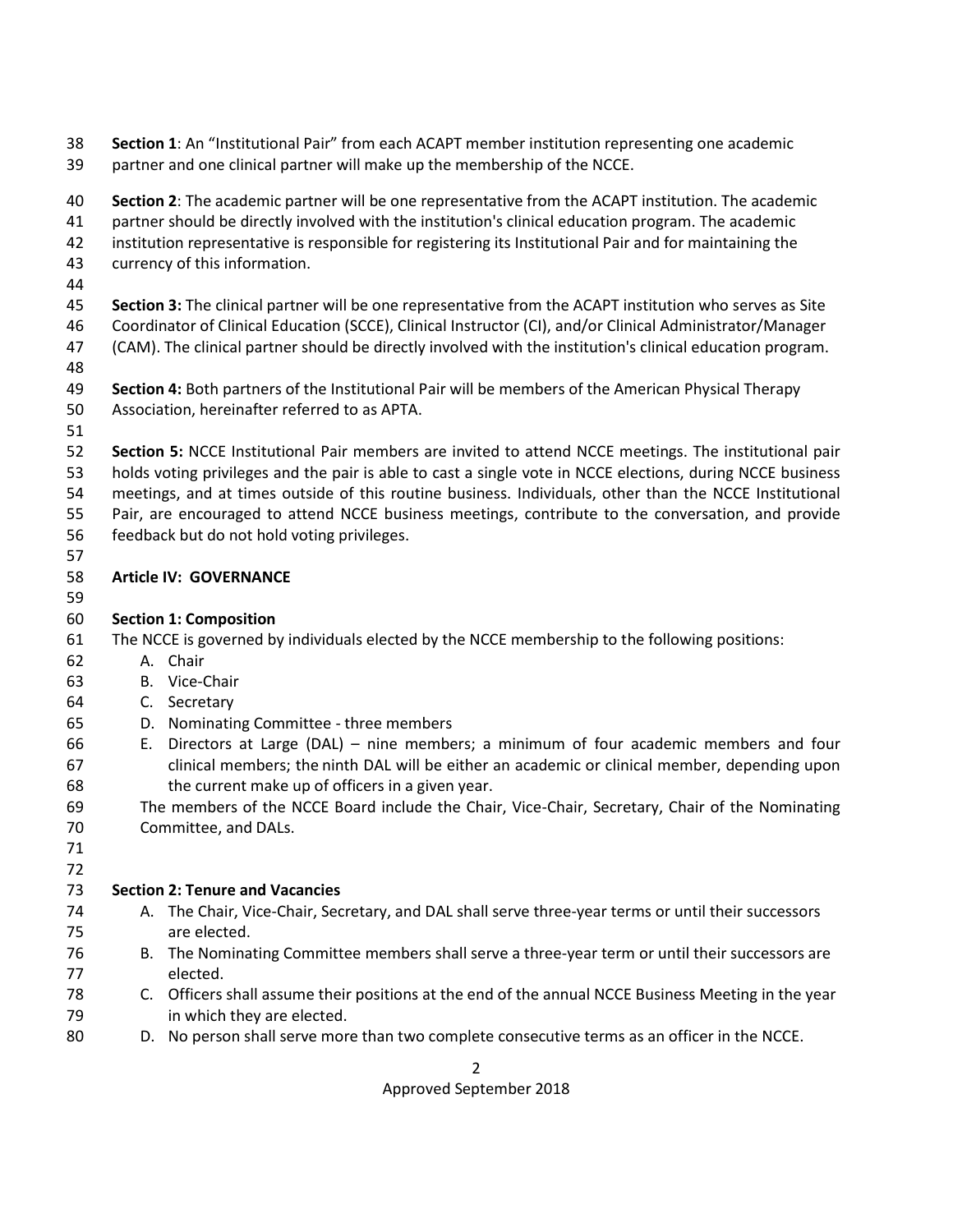- E. Vacancies: If a vacancy occurs, the remaining officers and ACAPT Board liaison shall appoint a person to serve the remainder of the term vacated. The appointed individual shall be eligible to be elected to two additional terms in compliance with Section 2:D. In the event of a vacancy in 84 the office of the Chair, the Vice-Chair shall succeed to the Chair for the unexpired portion of the term, and the office of Vice-Chair shall be declared vacant.
- F. Election of Chair, Vice-Chair, Secretary, and one nominating committee member shall be held in consecutive years consistent with a three-year term length.
- 88 G. Election of three Academic or Clinical DAL will be held annually. The nominating committee chair will consult with the executive board when creating the ballot slate to determine the needs of the current office makeup.
- 

# **Section 3: Qualifications**

Only such members of NCCE, who have consented to serve, shall be eligible for election to office and

must be a member of the NCCE at time of installation. Officers who are eligible to run for another term

- must remain a member of the NCCE to do so. Officers who are not eligible for subsequent term, or
- choose not to run for another term, must remain their institution's NCCE member until the election
- cycle of their outgoing term or are no longer eligible to complete the term of office.
- 

# **Section 4: Duties**

The elected officers shall:

- A. Carry out the mandates and policies of the NCCE and ACAPT. Between Annual Meetings, the 102 officers may make and enforce such policy on behalf of the NCCE as is consistent with the mandates and policies determined by ACAPT.
- B. Foster the growth and development of the NCCE.
- C. Direct all business of the NCCE, including developing an annual budget for ACAPT Board of Directors approval.
- D. Be responsible for creation, appointment, purposes and activities of committees, as it deems necessary.
- E. Be responsible for the program, time, and place of the NCCE Annual Meeting.
- F. Be responsible for development and maintenance of procedural documents related to these 111 rules.
- 

# **Section 5: Failures to Serve**

 Officers are expected to complete the responsibilities of the position that they have accepted. Failure of an officer to fulfill the duties and responsibilities outlined in these policies and procedures shall result in prompt corrective action by the ACAPT Board of Directors. Corrective action may be taken as directed in

- the policy regarding dereliction of duty for any appointed or elected position.
- 

# **Section 6: Orientation of a Successor**

- Each outgoing officer or committee chair is responsible for providing a smooth transition by acquainting
- the newly elected officer or nominating committee chair with ACAPT policies and procedures and
- ACAPT's standing Rules of Order. Outgoing officers and the nominating committee chair are responsible
- for orienting the incoming member to the role and providing appropriate orientation materials.
-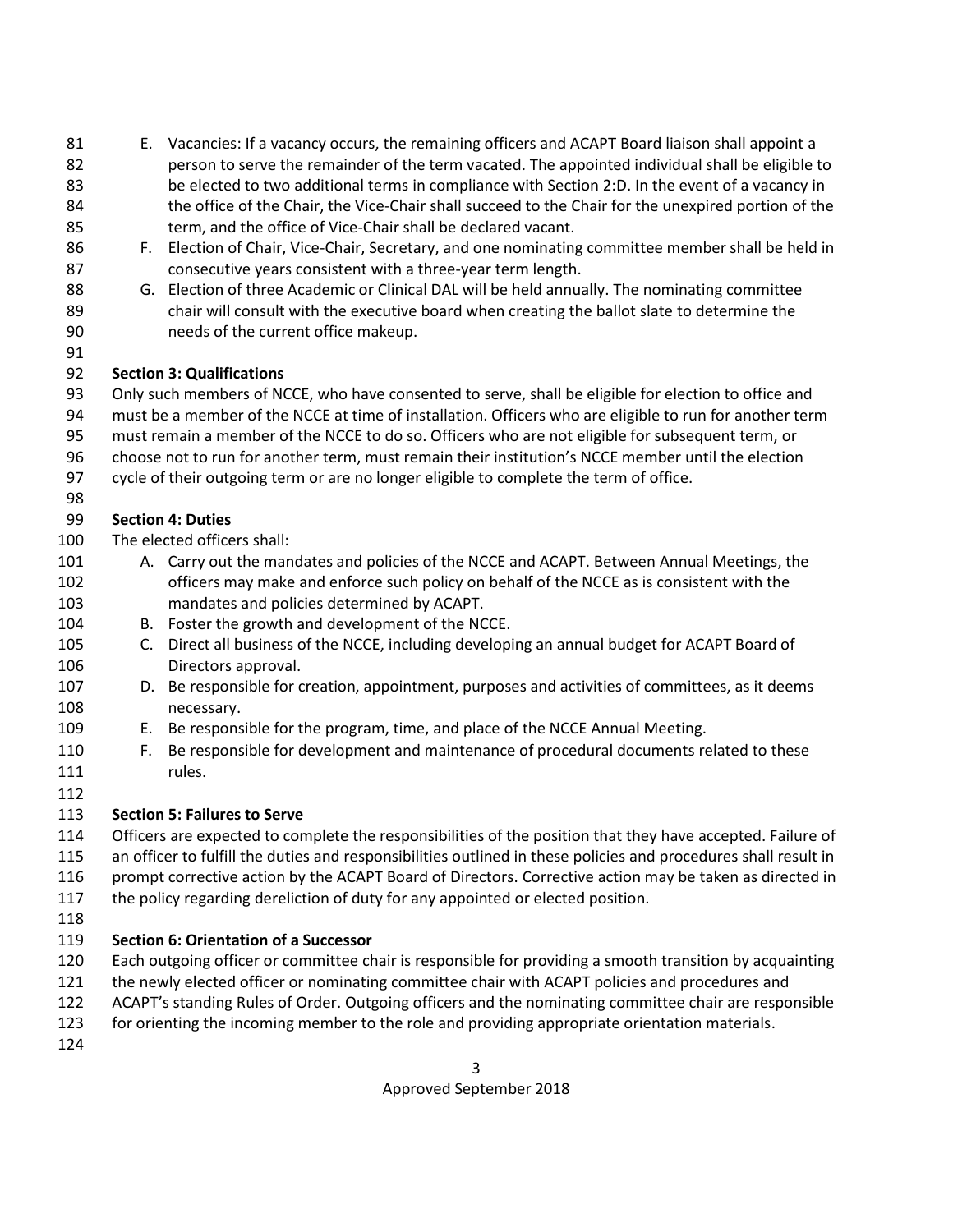#### **Section 7: Officer duties**

 A. Chair – The Chair shall preside at all meetings of the NCCE and shall be an ex-officio member of all committees except the Nominating Committee. The Chair shall be the designated liaison to the ACAPT Board of Directors unless otherwise determined by the NCCE officers; shall attend ACAPT meetings; prepare and submit written reports of the activities of the NCCE to ACAPT; represent the NCCE at Education Leadership Partnership meetings as an invited guest; and provide annual update on NCCE activities to membership. The Chair, or designee, will assure currency of essential information on the ACAPT NCCE Website. The Chair ensures that the NCCE functions in a coordinated and collaborative

- manner with other professional organizations involved with physical therapy education.
- 

B. Vice Chair – The Vice-Chair shall assume the duties of the Chair at the request of the Chair or in the

- absence or incapacitation of the Chair and oversee NCCE ad hoc committees as a voting committee
- member. The Vice-Chair shall serve as the Parliamentarian during the Annual and Special Meetings. The
- Vice-Chair shall represent the NCCE related to any program planning responsibilities for the APTA conferences (e.g. Combined Sections Meeting) and ACAPT events, such as the Educational Leadership
- 
- Conference (jointly hosted with the Academy of Education), and other learning opportunities. The Vice-
- Chair prepares an annual budget and coordinates funding matters with the ACAPT Executive Director.
- 

 C. Secretary – The Secretary is the communication conduit. The Secretary serves as the Chair of the Public Relations (PR) committee and is responsible for maintaining and updating institutional pair membership information on an as-needed basis (annually at minimum). The Secretary shall be responsible for: keeping the minutes of all NCCE meetings (e.g. business meetings, monthly board meetings, monthly executive committee meetings) and the PR committee meetings; notifying NCCE members of the date, time, and place of NCCE meetings; maintaining the NCCE's archives and correspondence; and making NCCE's minutes and policy and procedures available to the membership through the Consortium's page(s) on the ACAPT website. The Secretary, in collaboration with the Chair, shall, assure currency of essential information on the ACAPT NCCE Website. The Secretary shall also ensure all meeting minutes and archival documents are transferred to ACAPT in a timely manner.

 D. Academic Directors at Large (DAL) - The Academic DAL shall represent the academic partner members of ACAPT institutions. The Academic DAL shall serve as an officer of NCCE to provide for broad-based input into the decision-making process of the leadership team and assist with dissemination of information to the membership. They will serve as a regional liaison as assigned and one academic DAL will serve on the PR committee. They will communicate with regional clinical education stakeholders, including but not limited to regional membership and consortia. They will perform such other duties as may be applicable to the office or as directed by the Board (e.g. liaison to NCCE Task Forces, ad hoc committees, workgroups) and participate in ACAPT-directed initiatives as needed.

E. Clinical Directors at Large (DAL)- The Clinical DAL shall represent the clinical partner members of

- ACAPT institutions. The Clinical DAL shall serve as an officer of NCCE and shall provide for broad-based
- input into the decision-making process of the leadership team and assist with dissemination of
- information to the membership. They will serve as a regional liaison as assigned and one clinical DAL will
- serve on the PR committee. They will communicate with regional clinical education stakeholders,
- including but not limited to regional membership and consortia. They will perform such other duties as

Approved September 2018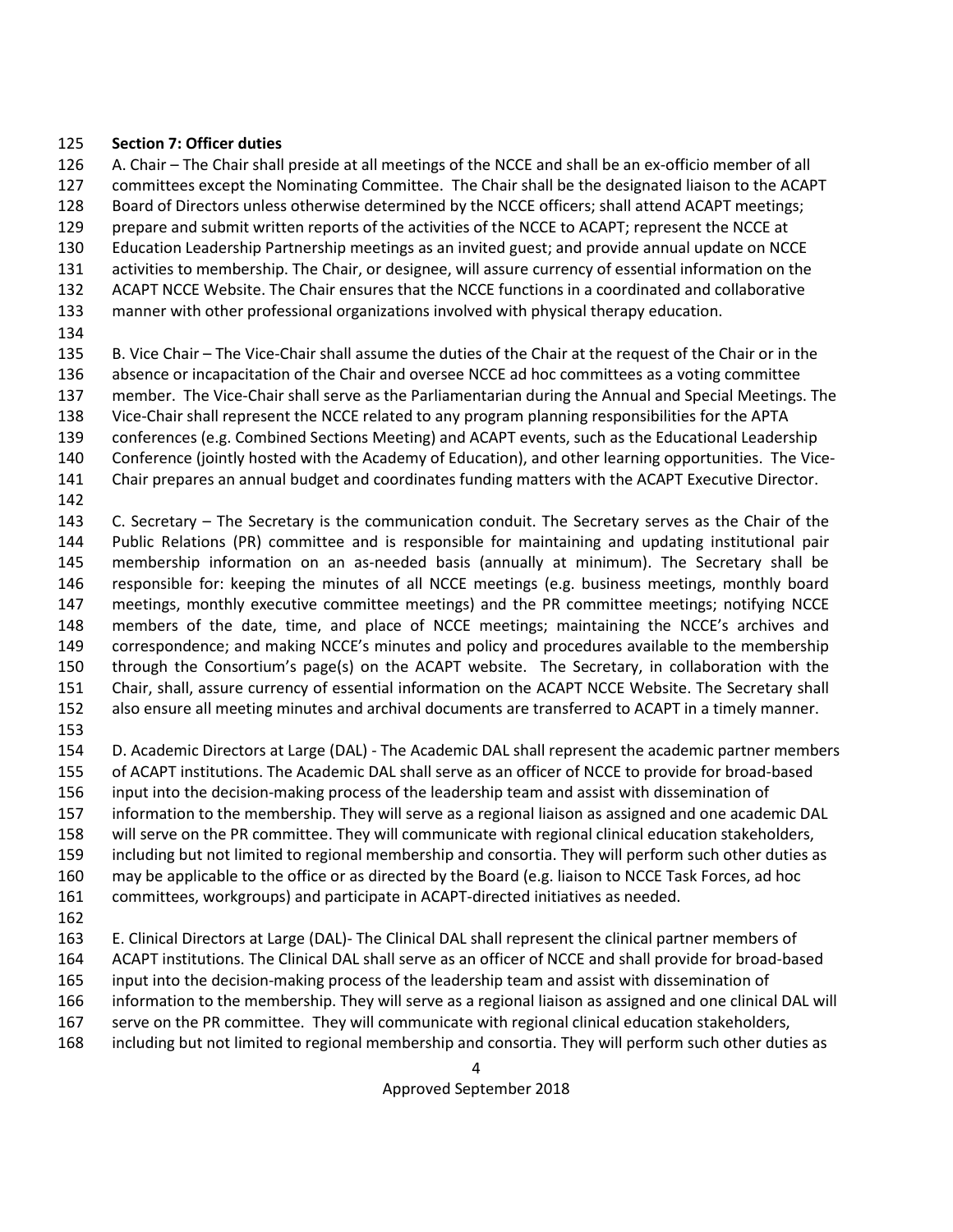- may be applicable to the office or as directed by the Board (e.g. liaison to NCCE Task Forces, ad hoc
- committees, workgroups) and participate in ACAPT-directed initiatives as needed.
- 
- F. Nominating Committee: The Nominating Committee shall:
- 173 1. Consist of three members. Each member shall serve for three years. One new member shall be elected each year.
- **a.** The senior member of the committee shall serve as the Nominating Committee Chair for the last year of their term and serves as a member of the NCCE Board and PR Committee. The Nominating Committee Chair shall attend the monthly NCCE Board meetings.
- b. The Nominating Committee Chair shall oversee the functions of the Nominating Committee and is responsible for orienting the new incoming committee Chair and committee member for smooth transition.
- 2. Prepare a ballot for offices and coordinates the nomination process; all attempts will be made to include a minimum of two candidates per office, when possible.
- 3. Determine eligibility of prospective candidates.
- 4. Contact prospective candidates to obtain Consent to Serve.
- 5. Request a short biography from each candidate to be sent with Consent to Serve form.
- 6. Prepare a slate of one (1) or more names for each office to be filled. The slate (i.e. list of candidates) shall be submitted to ACAPT Executive Director and published in communications to NCCE members and distributed to the membership at least 30 days prior to the election.
- 7. Maintain confidentiality of the slate until elections are open to the membership.
- 8. Tally votes from membership using ranked choice voting technique to determine election winners.
- 9. Notify NCCE Executive Board of election results.
- 10. Notifies winners of election and welcomes them.
- 11. Notifies individuals not elected to serve and maintains a record of their consent to service for future considerations and needs that may support the work of the NCCE.
- 
- **Section 8: Executive Officers**
- The Executive Committee shall consist of the Chair, Vice-Chair, Secretary, and one member of the
- Academic or Clinical DAL. The DAL representative will be nominated by the Chair, approved by the board, and serve a one-year term on the Executive Committee
- The Executive Committee of the NCCE Officers shall:
- 203 1. Meet as needed but at least quarterly.
- 204 2. Manage issues that require immediate action and cannot wait for a full Board meeting (e.g. approve motions, finalize decisions, address budget).
- 3. Finalize work on behalf of, and as directed by, the full Board.
- 4. Review NCCE activities and recommend priorities to the Board and NCCE Membership.
- 5. Collaborate with other professional organizations involved in physical therapy education.
- 
- **Article V: MEETINGS**
-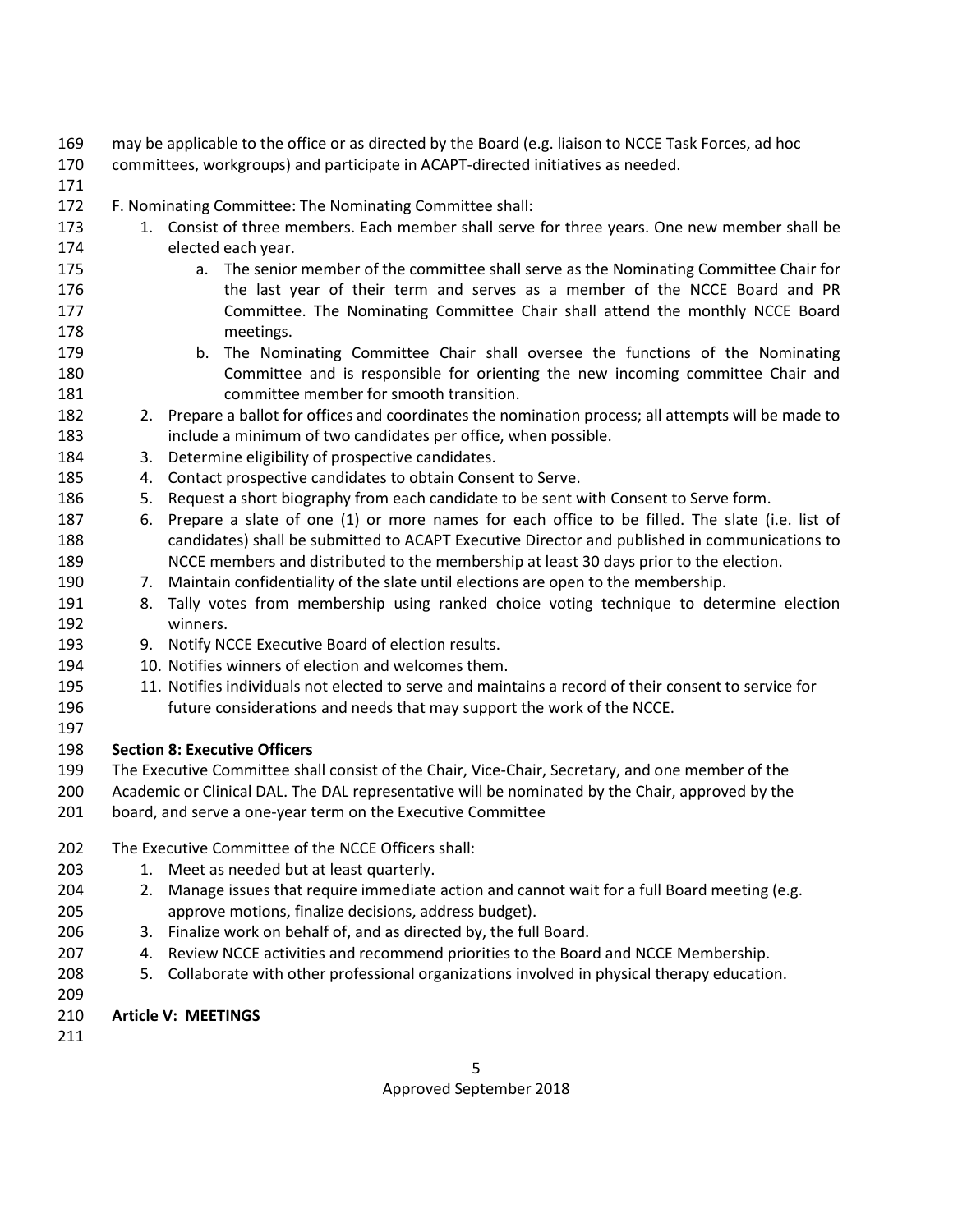#### **Section 1: Annual Meeting**

- A. Consortium meetings may be held at any time during the calendar year with quorum requirements and submission of meeting minutes in accordance with NCCE policies and procedures.
- B. An Annual Meeting of the NCCE members shall be held for the purpose of conducting NCCE's business and other activities in accordance with the purposes of the NCCE.
- 217 C. The Annual Meeting of the NCCE shall be held in conjunction with the ACAPT Annual Meeting on a 218 day(s) in the fall determined by the ACAPT Board of Directors or on such other day(s) as the ACAPT Board of Directors may determine.
- D. All meeting minutes shall be submitted to all members of the NCCE as well as the ACAPT Board of Directors and posted to the ACAPT website within 45 days of the date of the meeting.
- E. Communications with NCCE members shall be provided through the NCCE pages on the ACAPT website and/or via email from the NCCE or ACAPT mail accounts.
- 

### **Section 2: Special Meeting(s)**

- The NCCE officers may call a Special Meeting of the NCCE membership, and the officers shall call a
- 227 Special Meeting upon receipt of written petitions from members, representing at least fifty percent of
- the Institutional Pairs.
- 

### **Section 3: Quorum**

- A quorum shall consist of representation of fifty percent of the total number of Institutional Pairs.
- Representation shall be considered at least one representative from the Institutional Pair (academic or
- clinical partner).

## **Section 4: Committees**

- 236 NCCE committees, standing or special, may be appointed by the Chair, with the approval of officers, as deemed necessary to carry on the work of the NCCE.
- 

## **Section 5: Conduct of Business**

- A. The Executive Committee shall meet regularly and shall exercise the power of the Board between its meetings.
- B. The NCCE officers shall convene in person for extended Board meetings not less than twice per year; in person attendance preferred for at least one. The NCCE officers shall also attend the monthly
- Board meetings by conference call
- 245 1. Fifty percent of the elected officers shall constitute a quorum of the officers.
- 2. The Chair may call a Special Meeting of the officers upon written request of a majority of the members of the elected officers.
- 3. Meetings of the officers shall be conducted in an orderly and respectful manner. If necessary, Robert's Rules of Order may be referenced for procedure and voting.
- 4. The affirmative vote of the quorum of officers requires a minimum of 51% for the adoption of any motion.
- C. NCCE membership meetings shall be conducted in an orderly and respectful manner.
- 253 1. If necessary, Robert's Rules of Order may be referenced for procedure and voting.
- 2. Fifty percent of the NCCE membership shall constitute a quorum.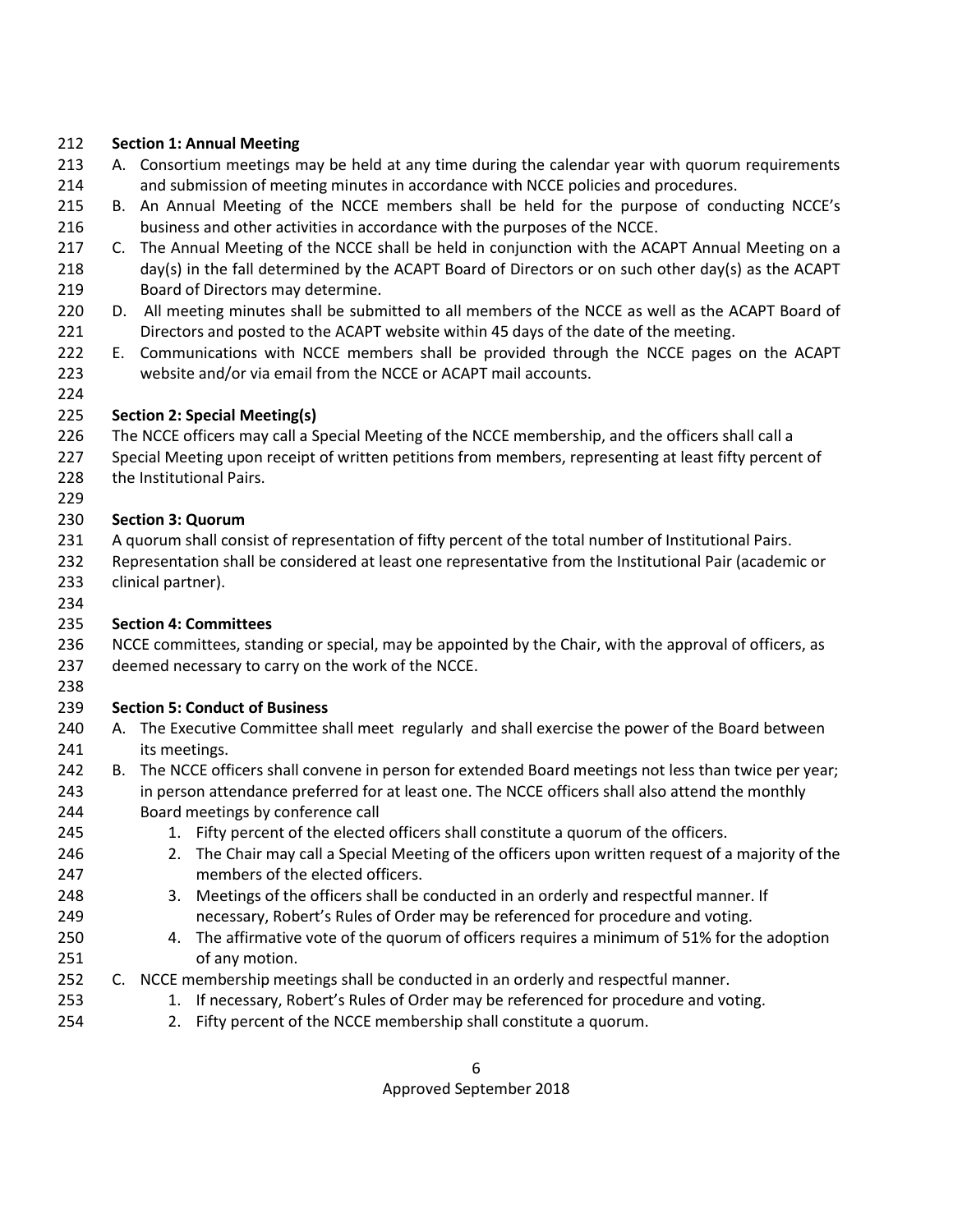- 3. The affirmative vote of the quorum of membership requires a minimum of 51% for the adoption of any motion. D. In addition, Regular and Special Meetings of the Consortium may be held by electronic means (such as e-mail or other Internet communication systems, telephone conferences, video conferences, facsimile, etc.). **Article VI: ELECTIONS AND VOTING Section 1: Elections** The Institutional Pairs shall submit their vote to elect the officers. Elections shall be conducted in a manner identified by the ACAPT Board of Directors. Elections shall be conducted each year at the same time as the elections for the ACAPT Board of Directors in advance of the Annual Meeting, during such 267 time as the ACAPT Board of Directors may provide. **Section 2: Voting** Each ACAPT Institutional Pair will have one vote. **Article VII: FINANCE Section 1: Limitations on Expenditures** No officer or committee shall expend any money not provided in the budget as adopted, or spend any money in excess of the budget allotment, except by order of the ACAPT Board of Directors. **Section 2: Dues** There are no dues for NCCE Consortium members. **Section 3: Budget** The NCCE shall submit a budget each year upon request by the ACAPT Executive Director. The budget year is January through December. The procedures for developing and submitting a budget are: a. The Consortium's budget will include a rationale for requested funds that support the work of the NCCE and within ACAPT's strategic plan. The ACAPT Board of Directors shall have the **right to edit the budget requested or to request revisions.**  b. The ACAPT Board of Directors shall approve a final ACAPT budget, which includes financial support for the NCCE. 289 c. The NCCE shall have the right to request additional funds to support new projects or initiatives at any time. The NCCE should consult with their ACAPT Board liaison and/or ACAPT Executive Director prior to such submissions for appropriate procedures. 292 d. The consortium Vice-Chair must submit an itemized report on all expenditures in a given budget year upon request of the ACAPT Executive Director. **ARTICLE VIII: DISSOLUTION OF THE CONSORTIUM**
	- Approved September 2018